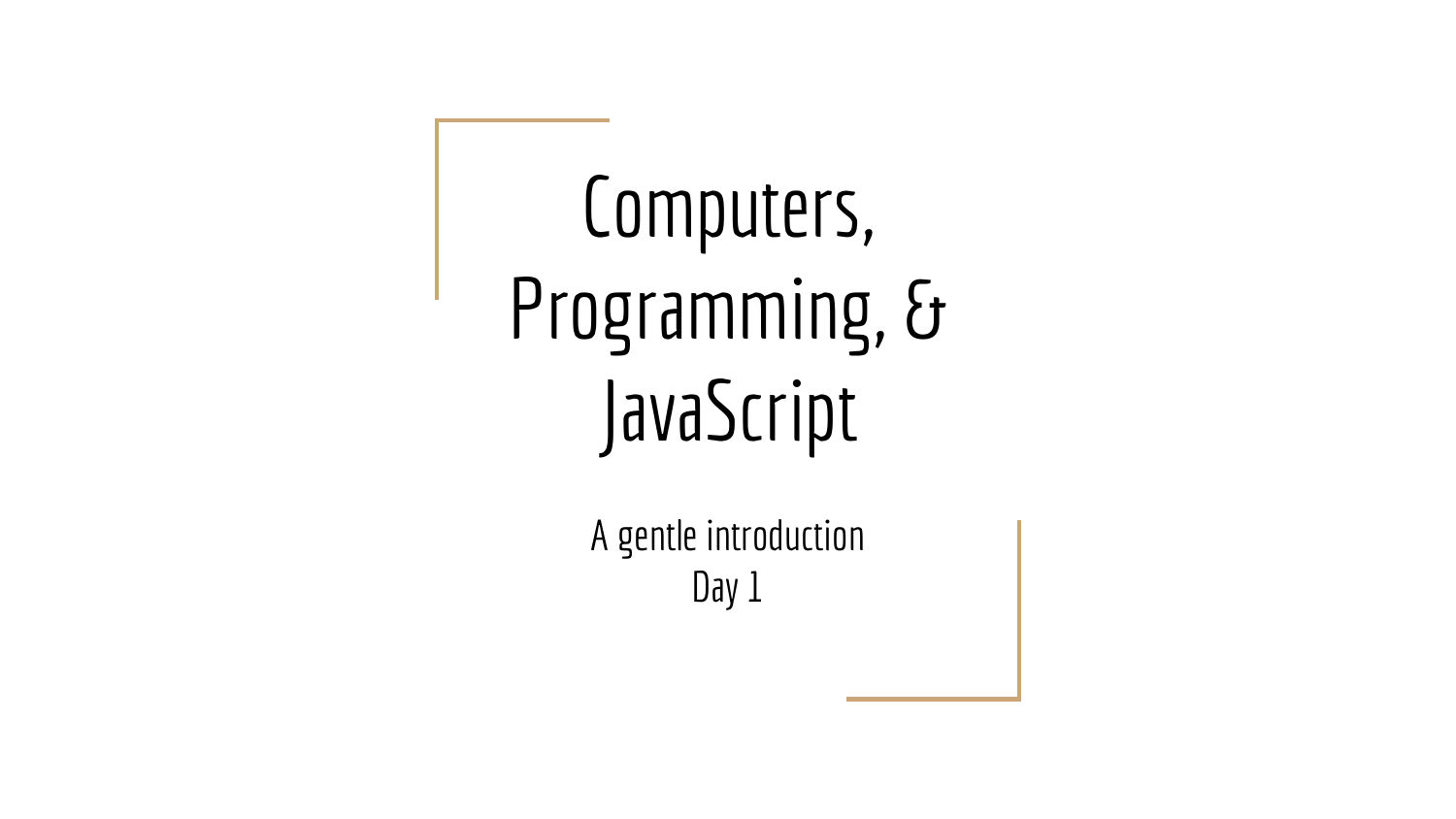### What is a computer?











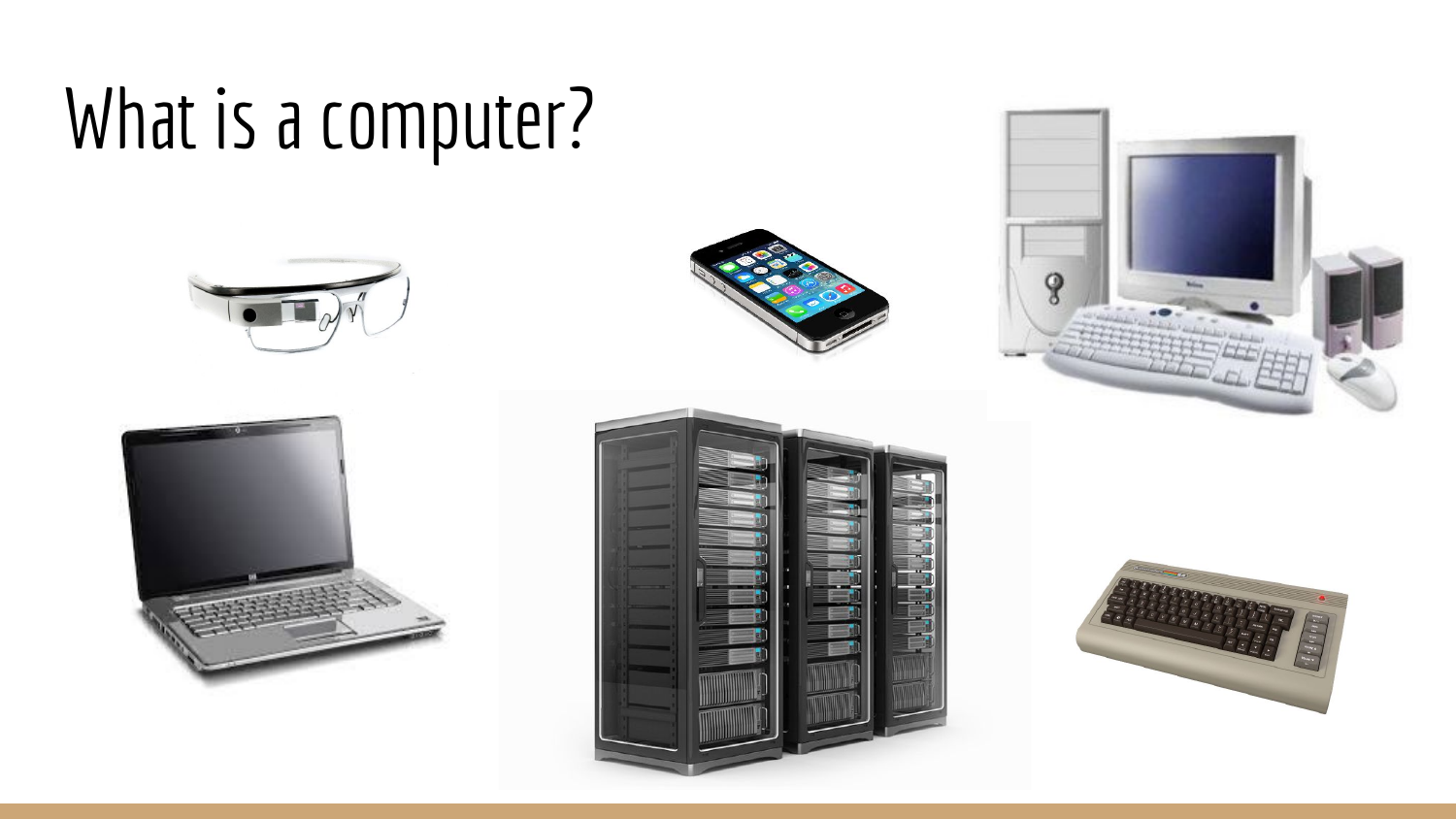### What is a computer?

"A machine that stores and manipulates information under the control of a changeable program"

> We put info into a computer  $\gg$ the computer transforms info into useful forms >> outputs/displays for us to interpret/use/enjoy (any examples?)



We provide a set of instructions telling a computer

what to do >> the computer executes these instructions (**set of instructions** = **a program**)

#### *A computer = a machine for executing programs*

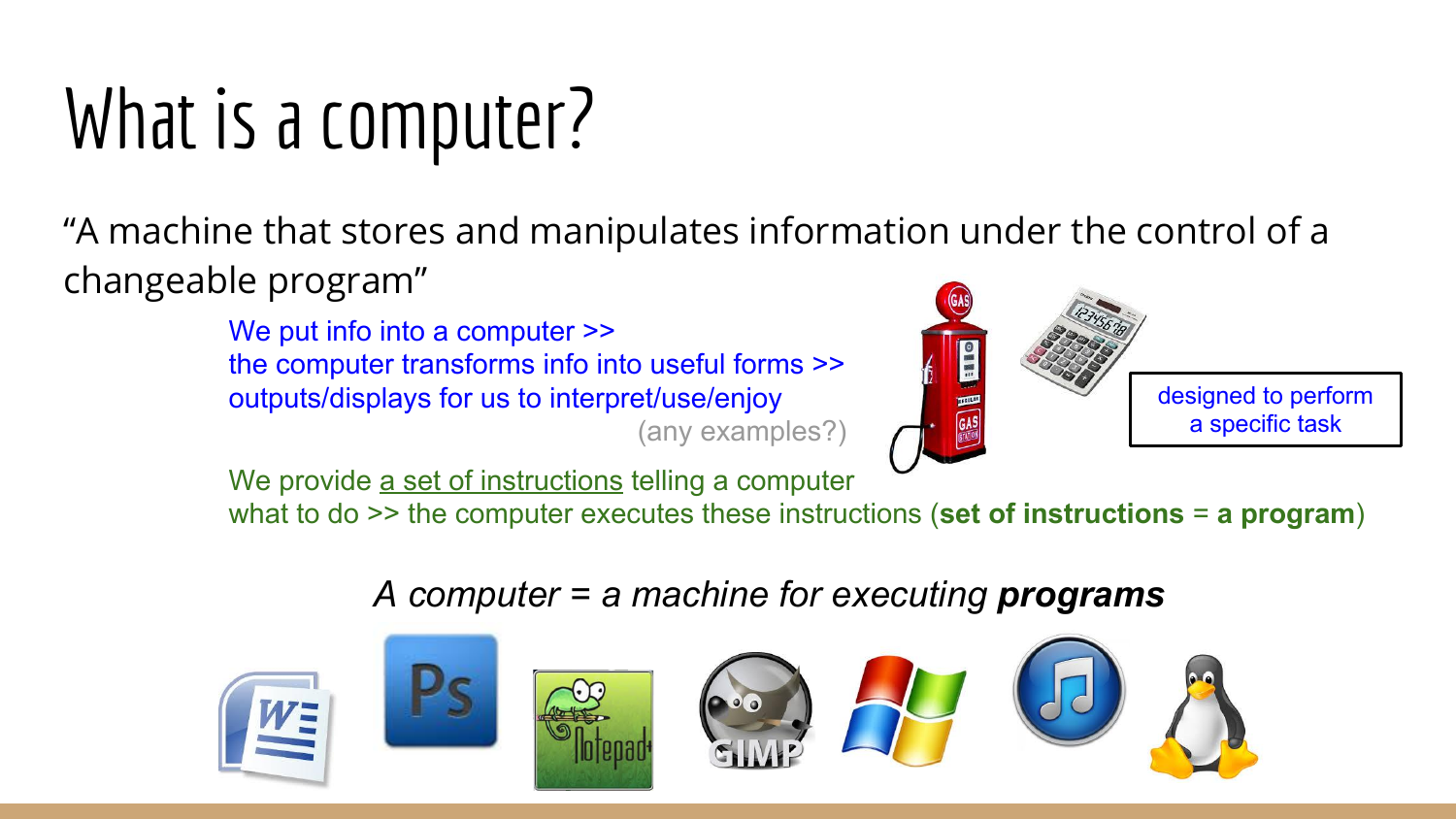### Programs & programming languages

**Programs are like spells:** they are carefully composed from symbolic expressions in arcane and esoteric **programming languages** that describe the tasks we want the computer to perform



But a programming language is more than just a means for instructing a computer to perform a sequence of tasks...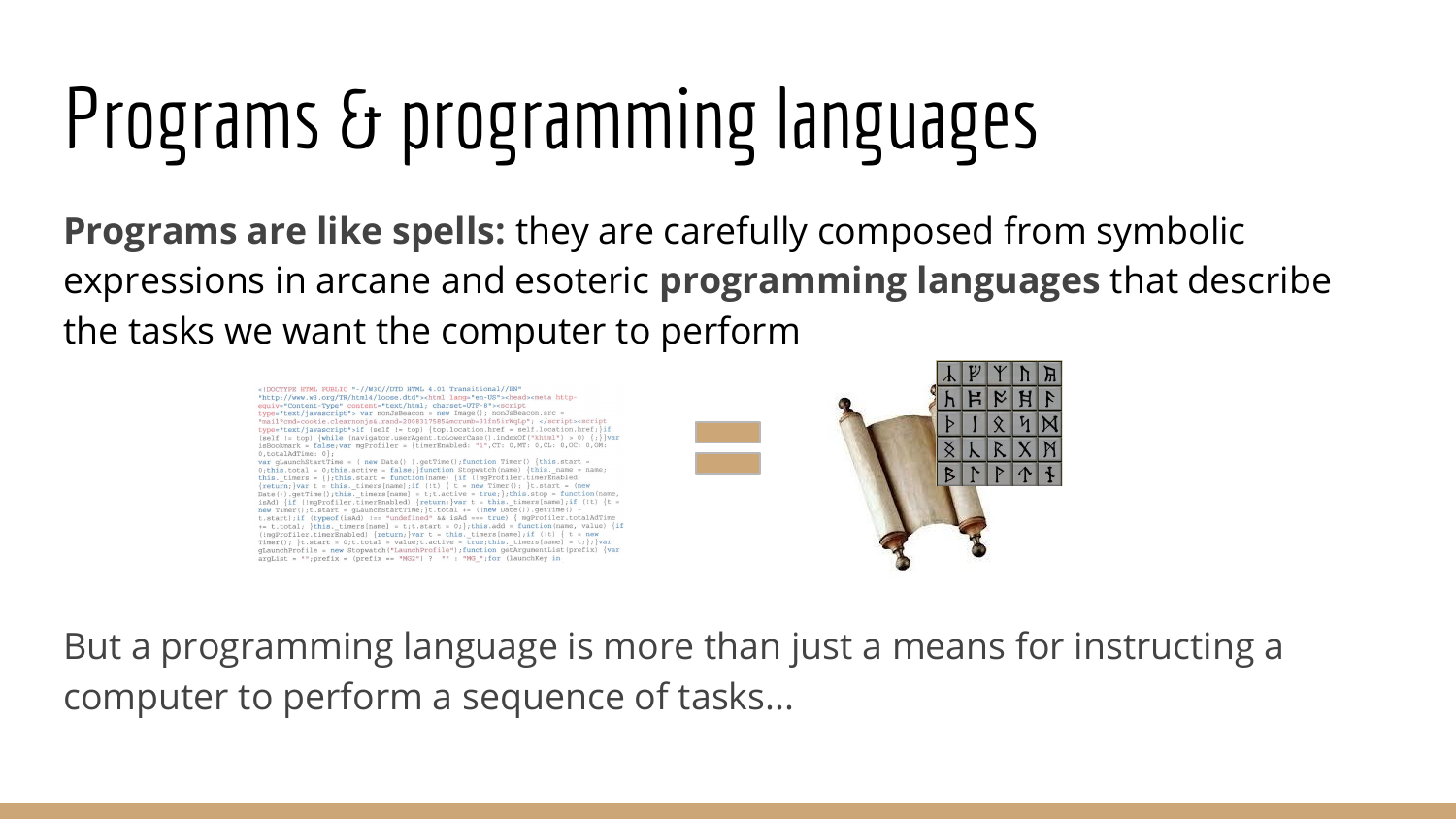### Programming

Programs represent our ideas...

...What ideas can we express through our code? What kind of ideas?

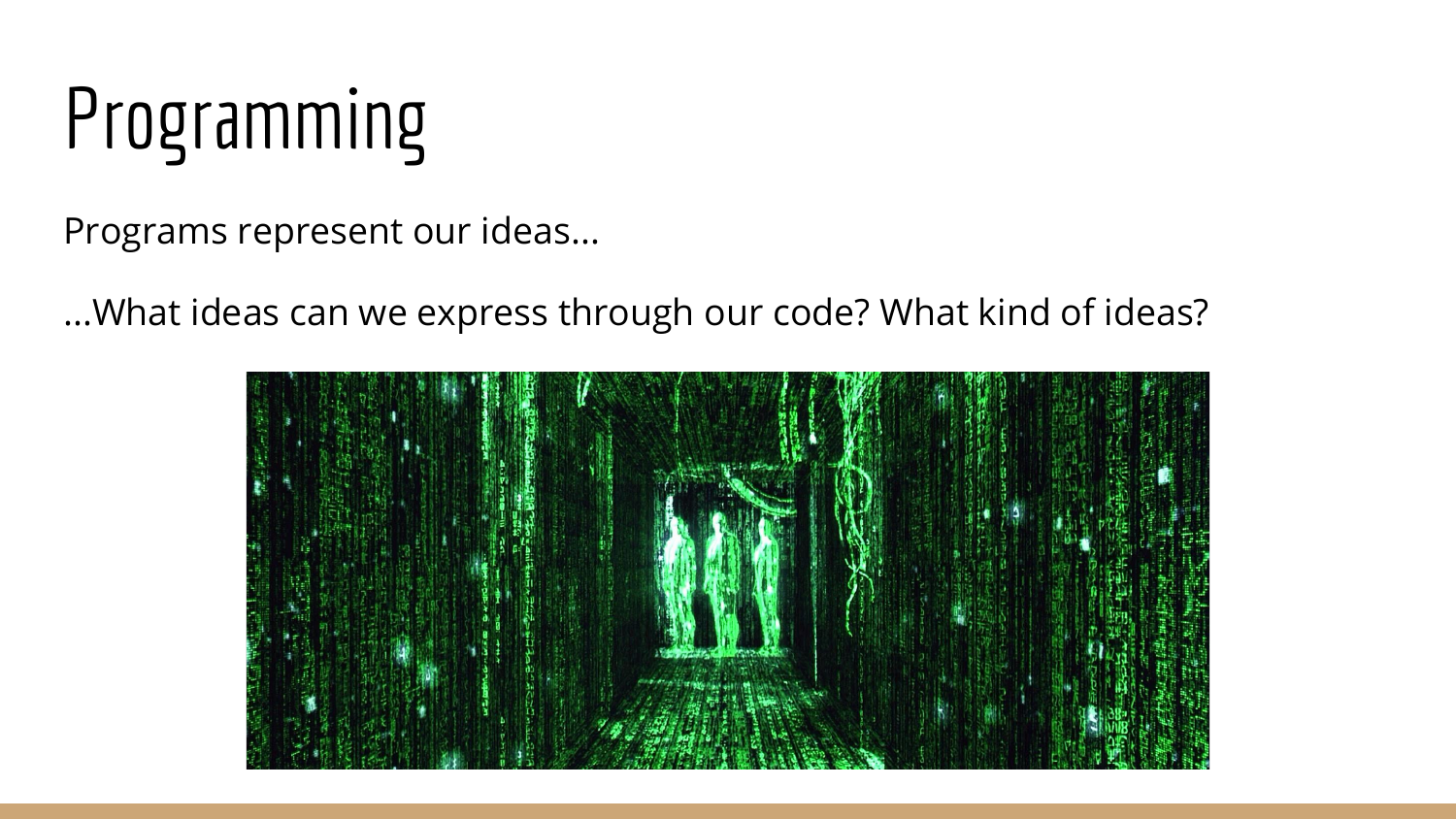

John Locke, *An Essay Concerning Human Understanding* (1690)

"The acts of the mind, wherein it exerts its power over simple ideas, are chiefly these three:

1. Combining several simple ideas into one compound one, *and thus all complex ideas are made*.

2. The second is bringing two ideas, whether simple or complex, together, and setting them by one another so as to take a view of them at once, without uniting them into one, *by which it gets all its ideas of relations*.

3. The third is separating them from all other ideas that accompany them in their real existence: this is called abstraction, *and thus all its general ideas are made*."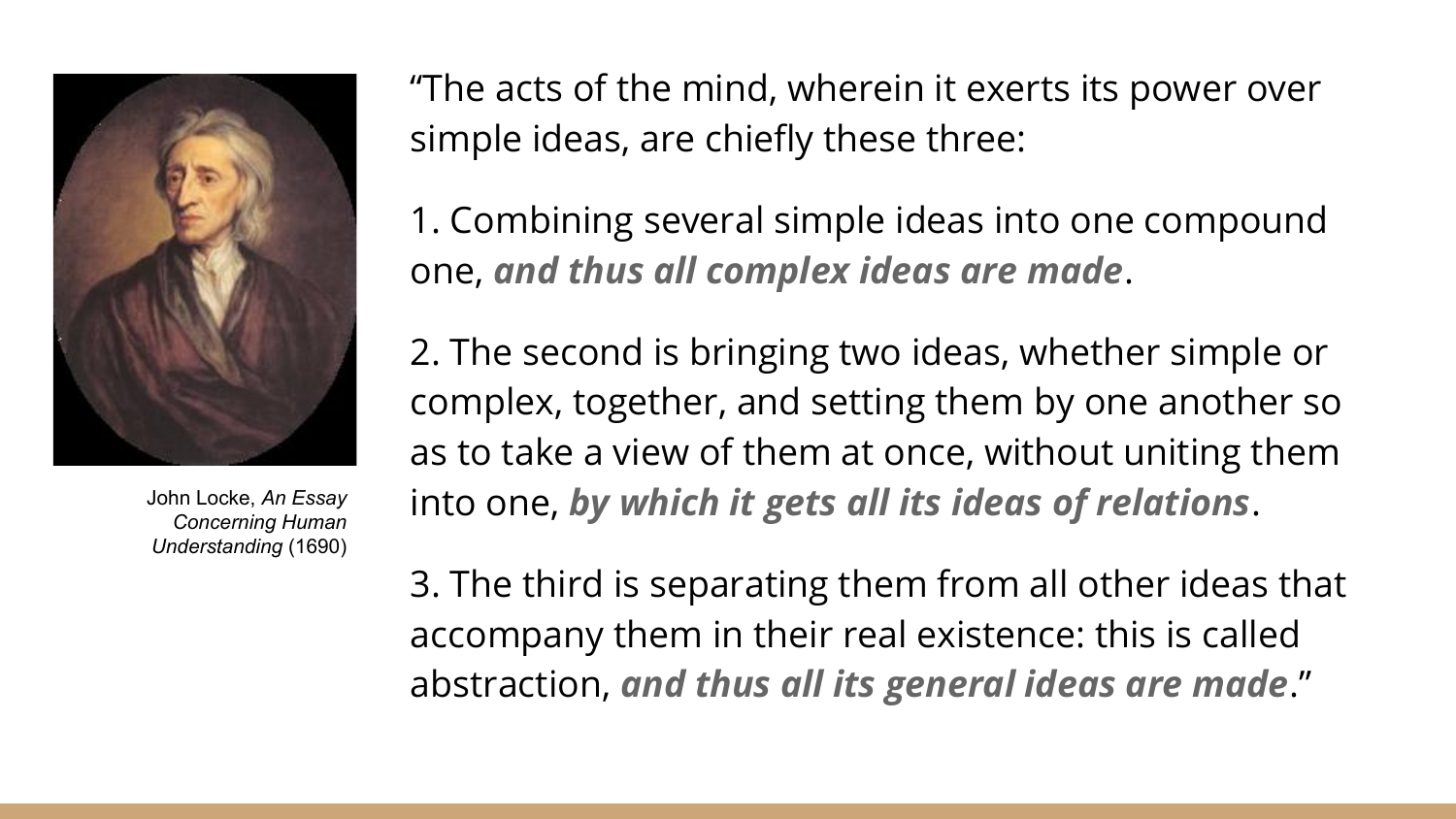# So what is a programming language?

A programming language is *a framework within which we organize ideas (about a sequence of tasks)*, and we do that by *combining simple ideas to form complex ideas. We do that with the help of:*

- **primitive expressions**, which represent the simplest entities that language is concerned with
- **means of combination**, by which compound elements are built from simpler ones, and
- **a means of abstraction**, by which compound elements can be named and manipulated as units.

### *Everything else is just syntax!*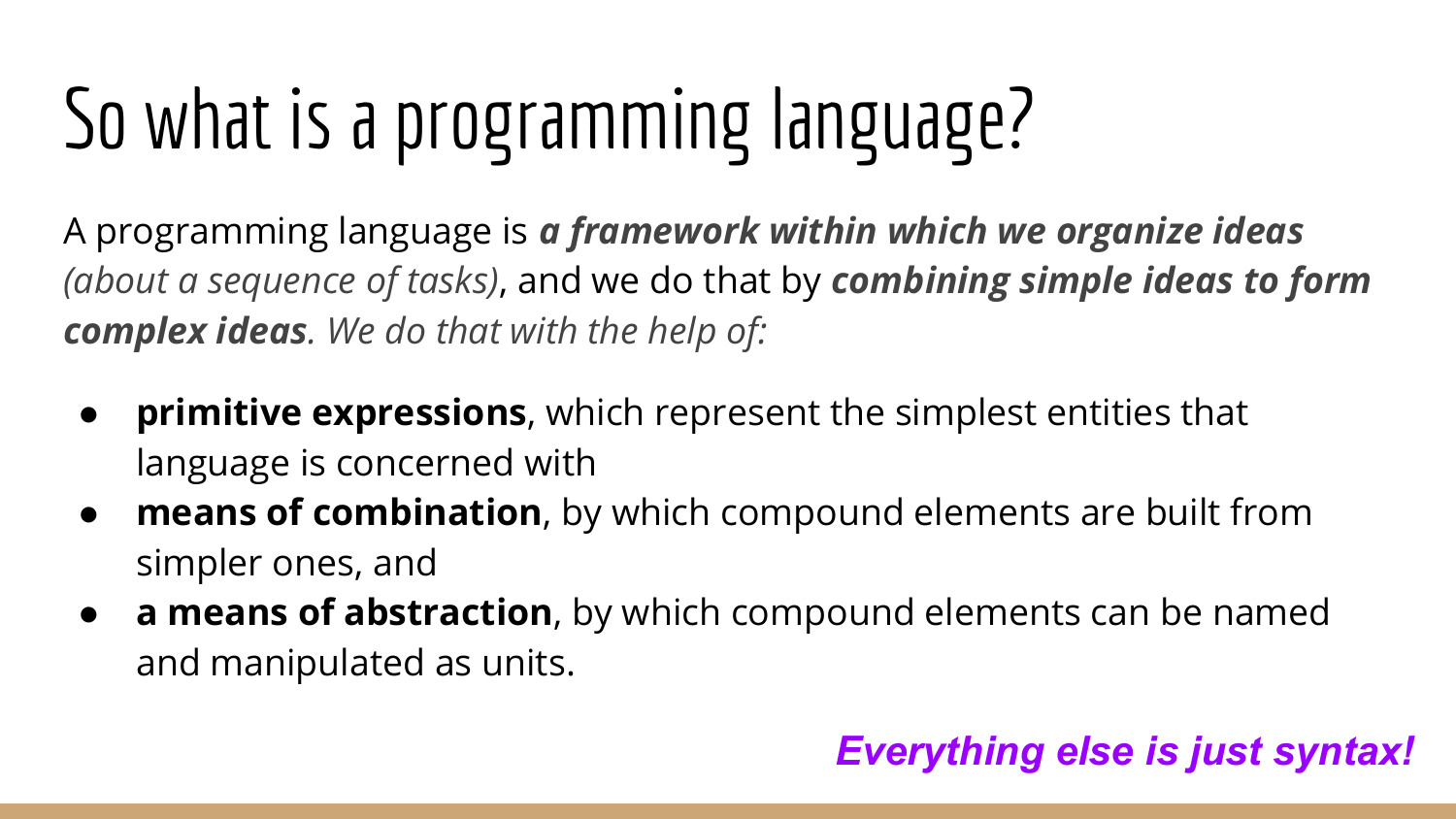### Programming = managing complexity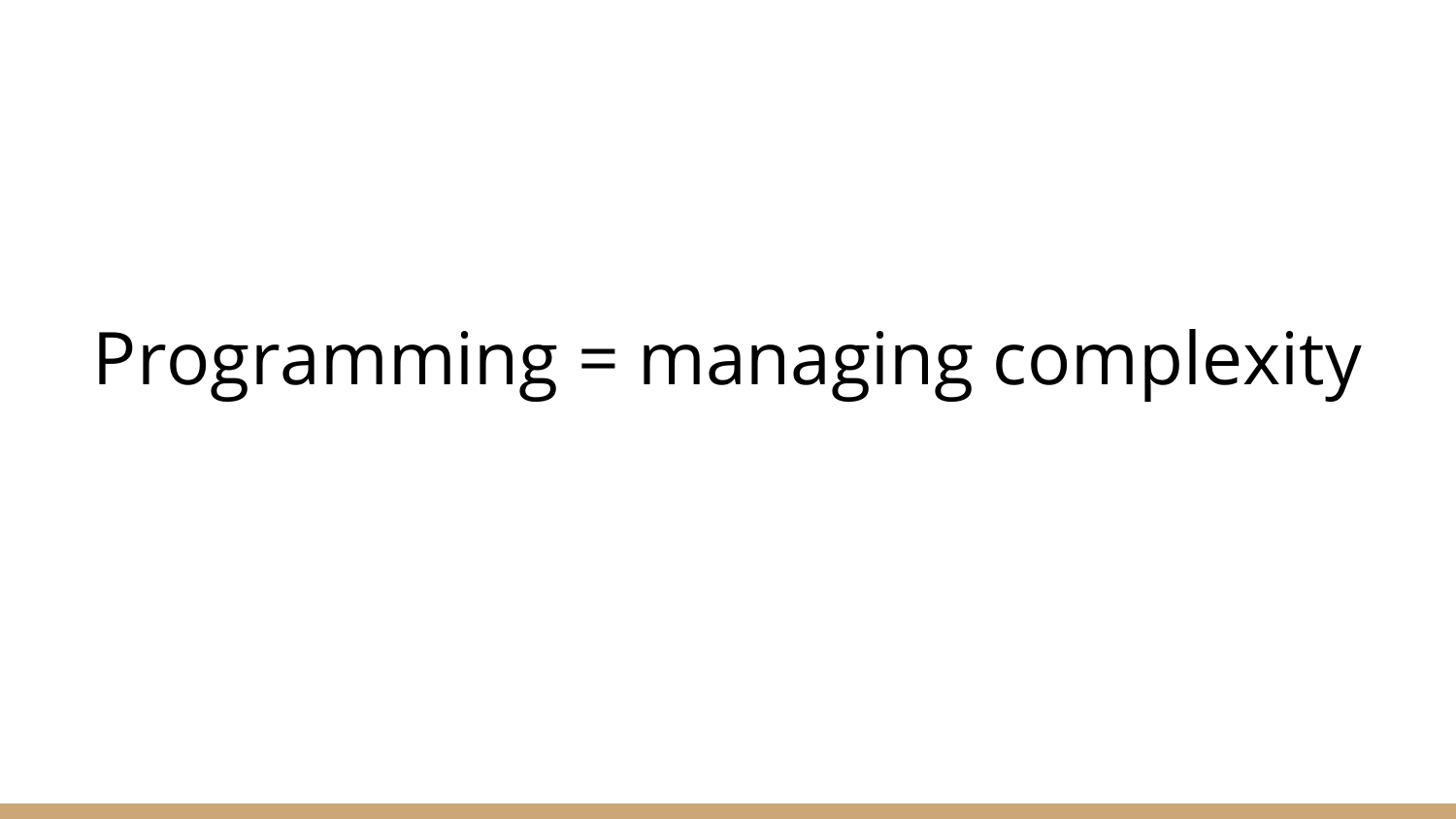### Why do we need programming languages?

Can't we just use English, Russian, Chinese, or any other *natural language*?

We can't. Natural language is ambiguous and imprecise.

**I saw the man in the park with the telescope**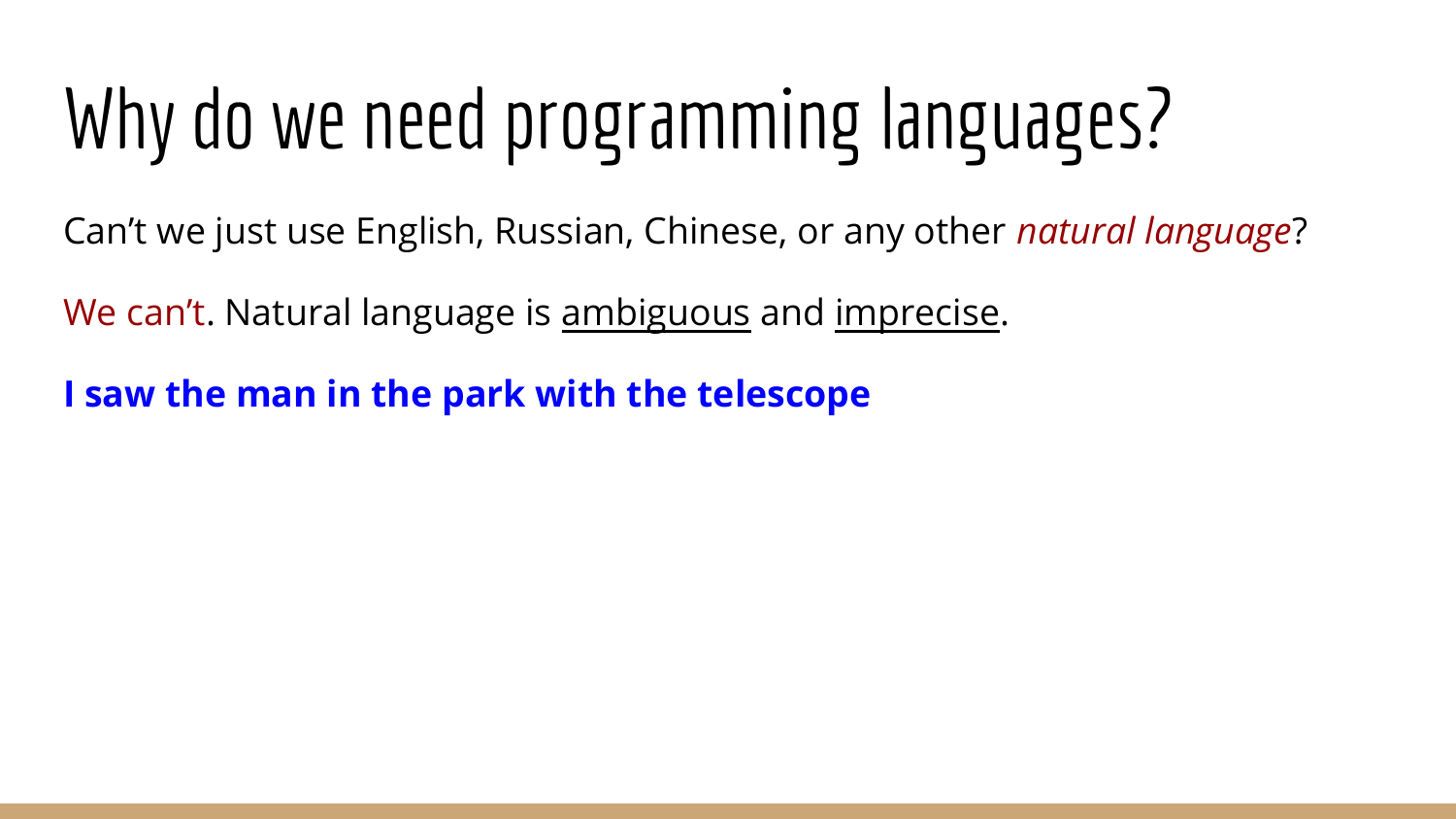# Why do we need programming languages?

### **I made her duck**

- 1. I cooked waterfowl for her benefit (to eat)
- 2. I cooked waterfowl belonging to her
- 3. I created the (plaster?) duck she owns
- 4. I caused her to quickly lower her head or body
- 5. I waved my magic wand and turned her into undifferentiated waterfowl